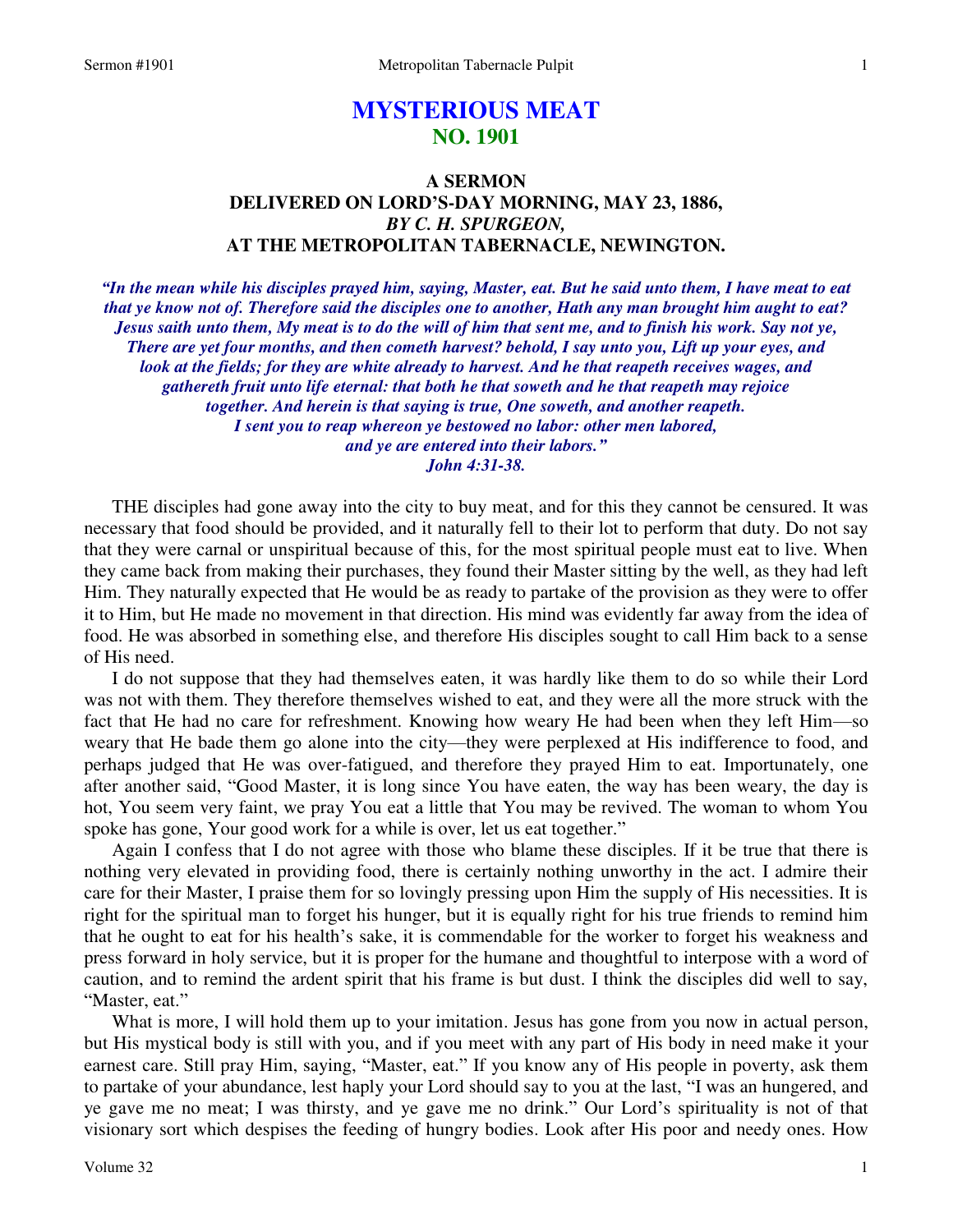can you be truly spiritual if you do not so? "Pure religion and undefiled before God and the Father is this, To visit the fatherless and widows in their affliction, and to keep himself unspotted from the world." There is much in the commonplace attentions of charity, Jesus commands our consideration of the weaknesses and needs of others, and therefore I say again I commend the disciples that they prayed Him saying, "Master, eat."

 Having done this justice to the twelve, let us do higher honor to the divine One about whom they gathered. His mind was at that time absorbed in spiritual objects, and being so, He wished to lead them into that higher field wherein He Himself was so much at home, and therefore He transfigured their common words by giving them a higher meaning. "Ye pray me to eat," said He, but "I have meat to eat that ye know not of."

 They did not comprehend what He meant, as the Samaritan woman did not understand Him when He spoke of water, neither did His disciples when He spoke of meat, but you see the Lord endeavored to use the lower expression as a ladder to something higher and more spiritual. This was the Master's way from the beginning to the end, always to be making similitudes of things seen to set forth the things unseen, always to take the thing which men had grasped and use it as the means of helping them to lay hold on some great truth which as yet was out of their reach.

 Inasmuch as refreshments were spoken of, and His disciples saw the need of those refreshments, the Master turns that thought into a deeper channel, and tells them of other refreshments which He Himself enjoyed and wished them to share with Him. In effect our Lord's reply to the request, "Master, eat," is this, "I have eaten in the best sense, and I wish you also to eat with Me." He would have them enter into that service which had yielded so intense a satisfaction to Himself, He would have them know His joy in it.

 This morning the run of my subject will be just this, first, *there are refreshments for our hearts which are but little known*—"I have meat to eat that ye know not of." Secondly, *these refreshments satisfied our Lord*—so satisfied Him that He forgot to eat bread, and thirdly, and a very practical thirdly I hope it will be, *let us seek these refreshments at once, that we too, may forget our earthly needs in a heavenly enthusiasm*. O blessed Spirit of all grace, give us secret, sacred food this morning while meditating upon this theme!

## **I.** First, THERE ARE REFRESHMENTS WHICH ARE LITTLE KNOWN.

 Generally men know enough about refreshments of the body. Those questions—What shall we eat, and what shall we drink?—have been long and carefully studied. It seems obvious to all men that if we are to be restored and lifted above fatigue or weakness it must be by corporeal food. Yet there is in the Word of God intimation of another principle, as we read, "Man shall not live by bread alone, but by every word that proceedeth out of the mouth of God shall man live."

 The Lord has been pleased to make it generally necessary that the body should be sustained with food, but that is only because the body is to be destroyed, for it is written, "Meats for the body, and the body for meats: but God shall destroy both it and them." That new body, which will never be destroyed, will probably need no meats. If God so willed it, this frame might be sustained without visible food. There is no absolute necessity that the order of nature or of providence should be just as it is.

 Even now we know that there are many ways by which waste can be suspended, and the need of food greatly lessened, and there are conditions under which life has been sustained upon an almost incredibly small portion of food. If God willed it, He could secretly infuse strength into the system, keeping the lamp of life burning by means of a subtle, invisible oil. We are not so absolutely dependent upon the bread we eat as at first sight seems, food is but the vehicle of sustenance, God could sustain us without it.

 Now, brethren, our Lord Jesus Christ found for Himself sustenance other than that of food, a food superior to the ordinary meat of men. But these refreshments were not known to His disciples. The common ruck of mankind have no idea of spiritual food, but the disciples were not of the common ruck, they were chosen out of the world, and they had been with their Lord for some little time, and yet they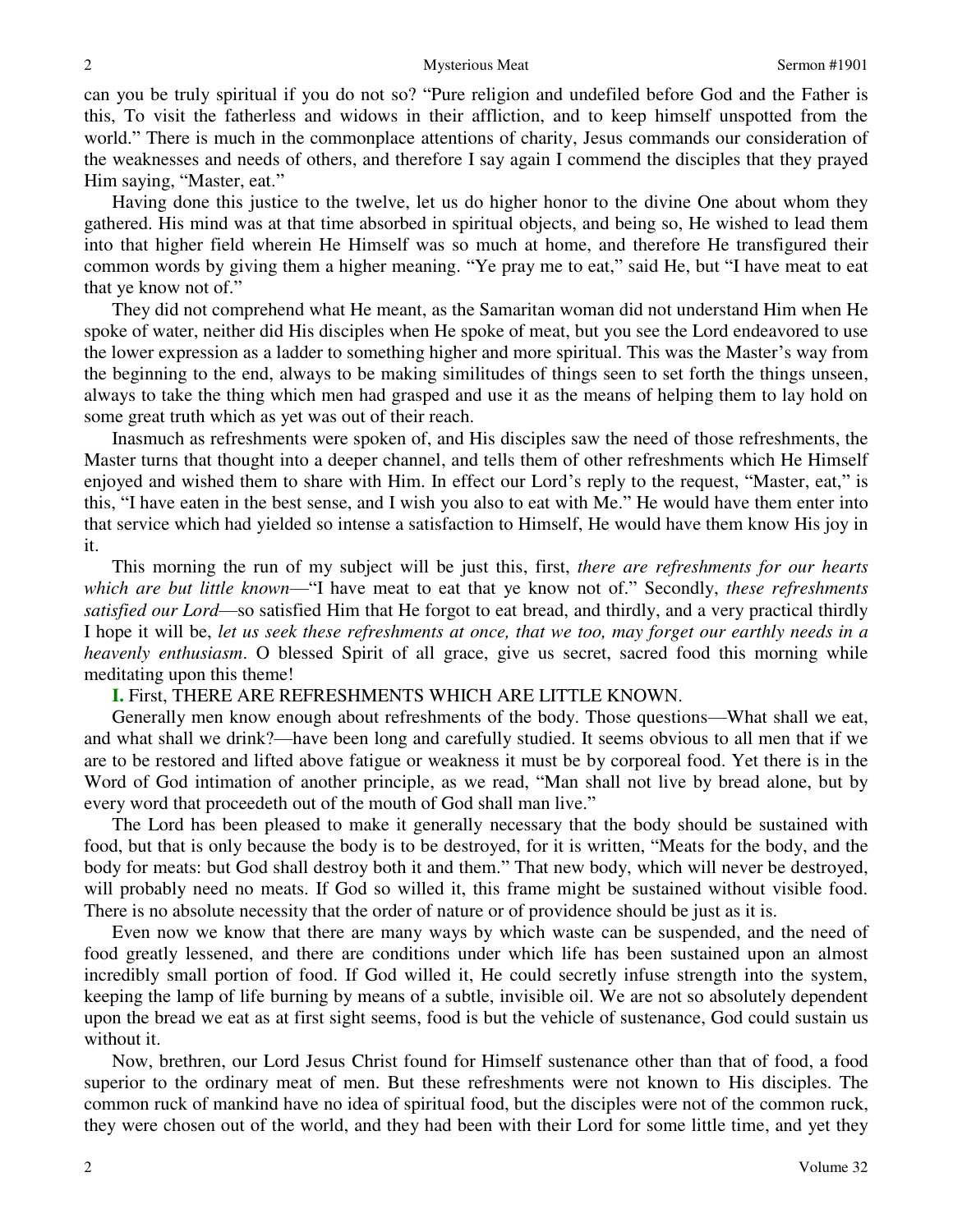had not grasped the idea of a man being fed and strengthened by an influence upon his spiritual nature which could raise him above the down dragging of his bodily needs. They could not yet enter into their Lord's secret, He had a meat to eat which even they knew not of.

 The reason for His knowing what they knew not was in part the fact that *this nourishment was enjoyed upon a higher plane than these servants of Christ had yet reached*. They were spiritual men in some degree, but they were not highly spiritual, they were mere babes in grace, though men in physical development. They had not yet reached to the height of letting their spirits rule the rest of their nature, nor had they yet learned the proper occupation of their spirits. They could not yet enjoy spiritual meat to the full because they were so little spiritual.

 Our Savior was full of the Holy Ghost, and in His inmost nature He was deeply and intensely spiritual, and lived in constant communion with invisible things, and hence it was that He perceived that "meat to eat" which they knew not of. Oh, that we may not miss the delicacies of heaven from lack of a purified taste! It is a sad ignorance which comes of lack of spirituality. The Lord lift us out of it.

 Further, these refreshments were unknown to the apostles as yet, because *they implied a greater sinking of self* than they as yet knew. "My meat," said Jesus, "is to do the will of him that sent me." How condescendingly does our Lord sink Himself in this expression! He does not even say, "My meat is to do My Father's will." He takes a lower position than that of sonship, and dwells chiefly upon His mission, its service, and the absorption in the will of God which it involved. He finds His refreshment in being the commissioned officer of God, and in carrying out that commission. In being a servant, obeying the will, and doing the work of another, He feels Himself so much at home that it revives Him to think of it.

 Others have been refreshed by gaining honor for themselves, our Lord is refreshed by laying that honor aside. The carnal mind finds its meat and drink in self-will, but Christ in doing the will of God. Doing his own work, and carrying out his own purpose, is the meat and drink of the natural man, the very opposite was the joy of our Lord Jesus. Is it so with you, my hearer, that you will have your own way, and be your own lord and master? You feed upon wind. Very emptiness you seek after, and in the end your hunger shall devour you.

 But oh, believer, have you ever tried your Lord's plan? Have you taken your Lord's yoke upon you, and learned of Him? Thus it is that you shall find rest unto your soul. Not in self, but in self-surrender, is there fullness for the heart. You are no longer to live unto yourself, for you are not your own, but you are the servant of Him who has bought you with a price, you will find peace in taking up your proper place. Your lifework is henceforth not to be one of your own selecting, but the work which your great Lord and Master has chosen for you.

 Servants lay their wills aside, and do what they are bidden. When a man gets fully into this condition I bear witness that he will be refreshed by it. If I felt that my calling were of my own choosing, and that my message were of my own inventing, I should have no rest, the responsibility would crush me, but now that I feel that I am doing the will of Him that sent me, and know that I am committed wholly to the work of the Lord, I pluck up courage, and put my shoulder to the wheel without misgiving. In the name of Him who has sent me to do this work I find a fountain of fresh strength.

 But, brothers, we must get low down, we must come right away from the idea of being original and inventing something and carrying out a novel purpose of our own, we must act only upon commission, we must say only our Lord's words, and do only His work, and then we shall eat of that same loaf on which Jesus fed when He had food to eat which even the twelve knew not of. When we get to know that we are sent of the Most High there is nourishment in that very fact. We need to feel that as the Father has sent Christ into the world, even so has Christ sent us into the world, and if we do not so feel, we shall miss a choice form of spiritual meat.

 Further, our Lord not only lived on a higher plane, and felt a greater sinking of self, but *He was in fuller harmony with God than His disciples*. He says. "My meat is to do the will of him that sent me, and to finish His work." God's will was His will, not only passively, but actively, so that He wished to do it,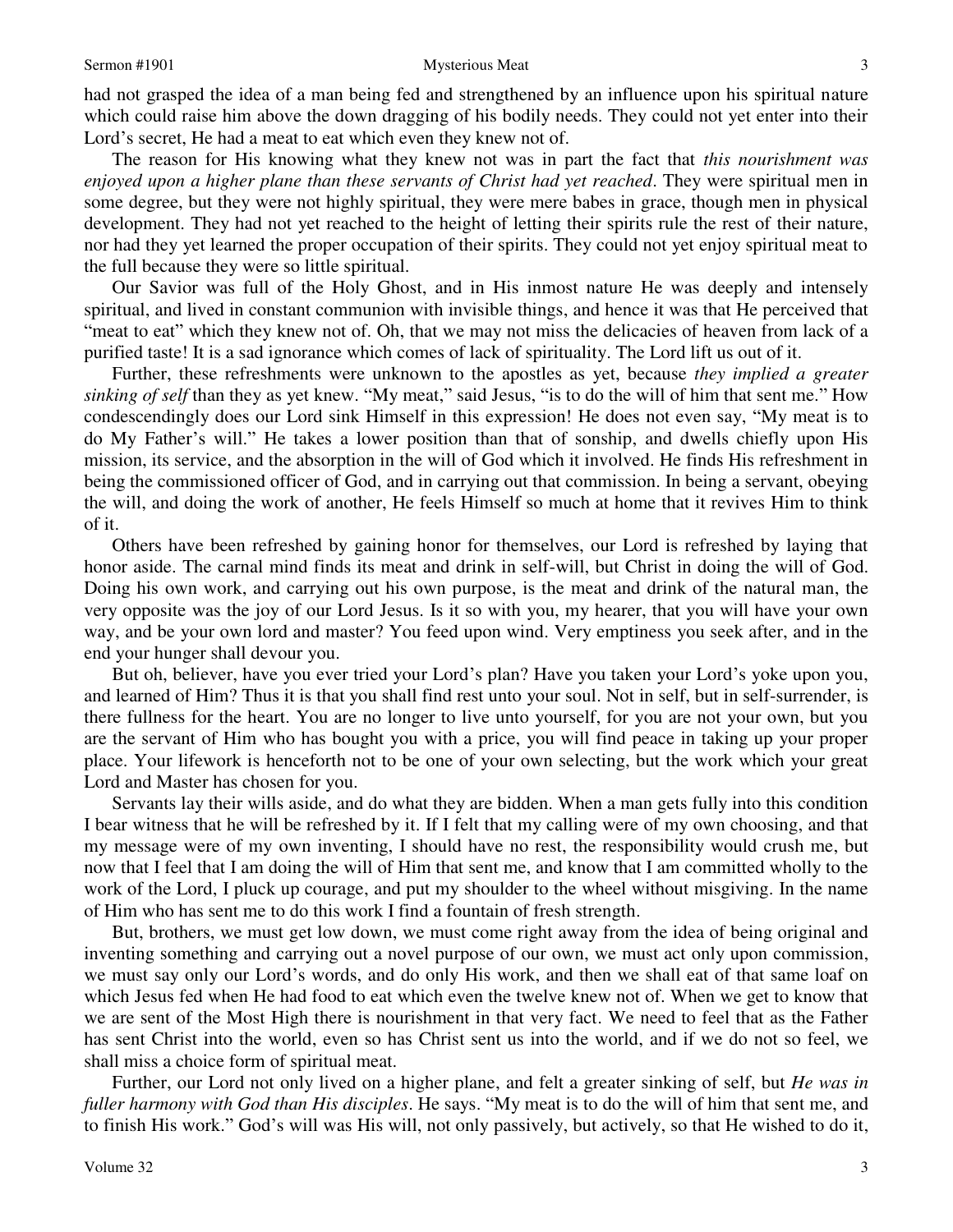God's work was His work completely, so that He wished to finish it. He longed to go all the length of God's eternal purpose, and carry it out as far as that purpose concerned Himself.

 Now, when a man feels, "My one desire is that I may do God's will, I have no other will but His will, my own will has fallen into God's will as a brook falls into a river"—then he is at peace. It is a blessed thing to rejoice in being crossed in our own purpose, in order that the purpose of the Lord may be more completely fulfilled. When a man wants to do God's work, and to get through with it whatever it may cost, he is sure to feel strength in his heart. He who will glorify God, whatever it may cost him, is a happy man. He that serves God in body, soul, and spirit, to the utmost of his power, finds new power given to him hour by hour, for God opens to him fresh springs.

 Perhaps you do not see this truth, but if you have ever experienced what it is to lay your whole soul on the altar, and feel that for Christ you live and for Christ you would die, why then you will know by experience that I speak the truth. If your heart's desires were as ravenous as that of the young lions when they howl for their prey, they would be abundantly satisfied by your soul's being tamed into complete submission to the will of God. When your will is God's will, you will have your will, when your will rings out in harmony with the will of God, there must be sweetest music all around your steps.

 Our chief sorrows spring from the roots of our selfishness. Hang up self before the face of the sun, as Joshua hung up the Canaanitish kings, and your soul will no longer be consumed with the hunger and thirst of discontent. When you are tuned to perfect harmony with God you begin your heaven upon earth, even though your lot is cast in the hut of poverty, or on the bed of sickness. I know by experience that the way to renew your strength for suffering or for service is to become more and more at one with the will and the purpose of the Most High. As God's glory becomes the one objective of life, we find in Him our all in all.

 Once more our dear Savior was sustained by these secret refreshments, because *He understood the art of seeing much in little*. Our Master had been feasting. He had partaken of a more than royal banquet. How? He had been made a blessing to a woman—an ill-famed, much sinning woman. He had led her up to the point at which she could perceive that He was the Messiah, this was to Him a festival. Some would have thought it a trifle, but as a wise man sees a forest in an acorn, so did Jesus see grand results in this little incident.

 Many a man would say, "I could easily forget hunger and a thousand other inconveniences if called to preach to a vast congregation like that which assembles in the Tabernacle. It ought to inspirit a man to see so many faces." But note well that it inspirited your Master to see only one face, and that the commonplace face of a villager of mournful character, who had come forth from Sychar with her water pot upon her head. It was not an oration that He delivered, He had not even preached a sermon which would command admiration as a masterpiece of eloquence, and yet His whole soul was absorbed in what He had done!

 It was only a talk such as a city missionary would have at any door, or such as would naturally fall from a Bible-woman in her calls from room to room, yet our divine Exemplar saw so much in one soul, and so much valued one opportunity of enlightening it, that He felt a sacred satisfaction in His simple conversation. He saw in the woman the seed-corn of a harvest, and therefore drew large refreshment from her conversion.

 We do not usually measure things rightly, I am persuaded that our weights and scales are out of order. We think we are doing a great deal when we get into a big controversy, or write an article that is read all over the nation, or create a sensation which startles thousands. But, indeed, it is not so. The Lord is not in the wind, nor in the tempest, we must go on with the still small voice of loving instruction and persuasion. You must go on talking with your little children in your classes, you must go on speaking to the few sick persons you are able to visit, you must try and preach Jesus Christ in little rooms, or to dozens and scores in the street corner or on the village green. It is the old-fashioned, quiet personal work which is effectual. If we get to think that everything must be big to be good, we shall get into a sorry state of mind.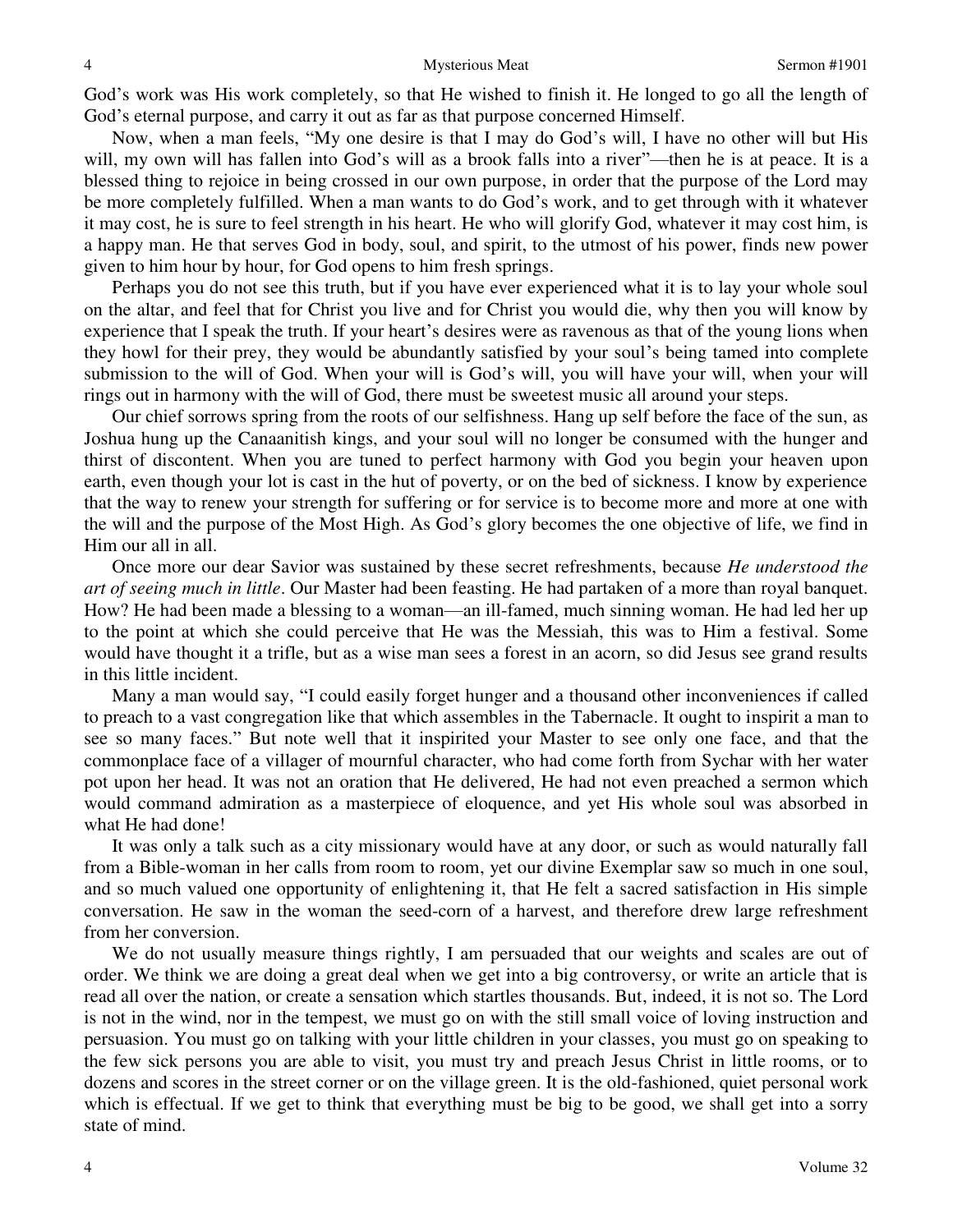In the little bit of work thoroughly done God is glorified, much more than in the great scheme that is skimped. That word *skimped* gives a true description of very much Christian work nowadays. A huge piece of moral architecture is carried out by jerry-builders, to whom appearance is everything, and reality is nothing. It tumbles down before long, and then its authors begin again in the same wretched manner, with the same flourish of trumpets, and bragging of what is going to be done. It is worthwhile to spend a year upon the conversion of a single woman, ay, worthwhile to spend a lifetime on the conversion of a single child, if it is soundly done, and there might more come of the true conversion of that woman or child than of all your noise and shouting over a hundred suppositious conversions, forced by excitement like mushrooms in a hotbed.

 We want real work, not noisy work, work done in the center of the soul of man, such as Jesus did upon the well. This sort of work will bring refreshment to our spirit, and any other will end in bitter disappointment. I am sure if we are content to do little things in the power of the great God, we shall find our meat therein. Some one here gets up and says, "I see, I see. I always thought that ministers and other workers who are always before the public would have most joy, but now I see that there is a reward for the obscure and hidden worker."

 The Lord Jesus Christ was satisfied to sit by a well and talk to one, be you satisfied henceforth to keep on with your mother's meeting, or your tract district, or your Bible class, or your family of little ones. Plod away, for infinite possibilities lie concealed within the least work done for Jesus in the power of the Holy Ghost by a sincere heart. Perfume which may fill the halls of princes lies asleep within a tiny rosebud. Despise no little service, but be grateful for permission to render it.

 Thus the Master found satisfying meat—meat little known even by His disciples, and therefore He said, "I have meat to eat that ye know not of."

**II.** Advance with me, dear friends, to our second theme, THESE SECRET REFRESHMENTS SATISFIED OUR LORD.

 I bring this forward to remind you that where He found refreshment we also should find it. Why did it satisfy our Lord to be doing the will of Him that sent Him, and to be finishing His work?

 Well, first, because *He had so long hungered to be at it*. For thousands of years the Christ had longed to be here among men. He said, "My delights were with the sons of men." Before He actually appeared in human flesh and blood, our Lord made many appearances in different forms, because He was eager to be at His work, and when He was born, while He was yet a boy, He said, "Wist ye not that I must be about my Father's business?" This was the spirit of Him all His life long. "I have a baptism to be baptized with, and how am I straitened until it be accomplished." He longed to be at work saving men, He hungered to perform His chosen deeds of mercy.

 Read in the second chapter of John at the seventeenth verse. He went into the temple and He purged it, and then we read "His disciples remembered that it was written of Him, the zeal of thine house hath eaten me up." That was before He had told them that it was His meat to do the will of Him that sent Him. Our Lord was full of such zeal to be serving God and blessing men that when He did get at it, He was so joyful that everything else fell into the background as if it were not worth a thought. If you and I felt our Lord's anxiety to be serving God and winning souls, we should find refreshment in the service itself, even as He did.

When our Lord did get at His work He gave Himself wholly up to it, He went in for soul-winning heart and soul. There was a wonderful concentration of purpose about our Savior. His face is always steadfastly set to His work, He is instant and constant in it, He is all there and always there. Time was and I hope the time has gone forever—when there were professed ministers of Jesus Christ whose hearts were in the hunting field. Do you wonder that their ministry was a scandal? Others have been naturalists first, and divines afterwards. Do you wonder that their ministry proved to be a failure?

 Time was, and time is, I am sorry to say, when many professed ministers of Christ have their hearts more set upon criticizing the Gospel than preaching it, they are more at home in scattering doubts than in promoting faith. They preach what they are not sure of, and what they have no interest in. It is not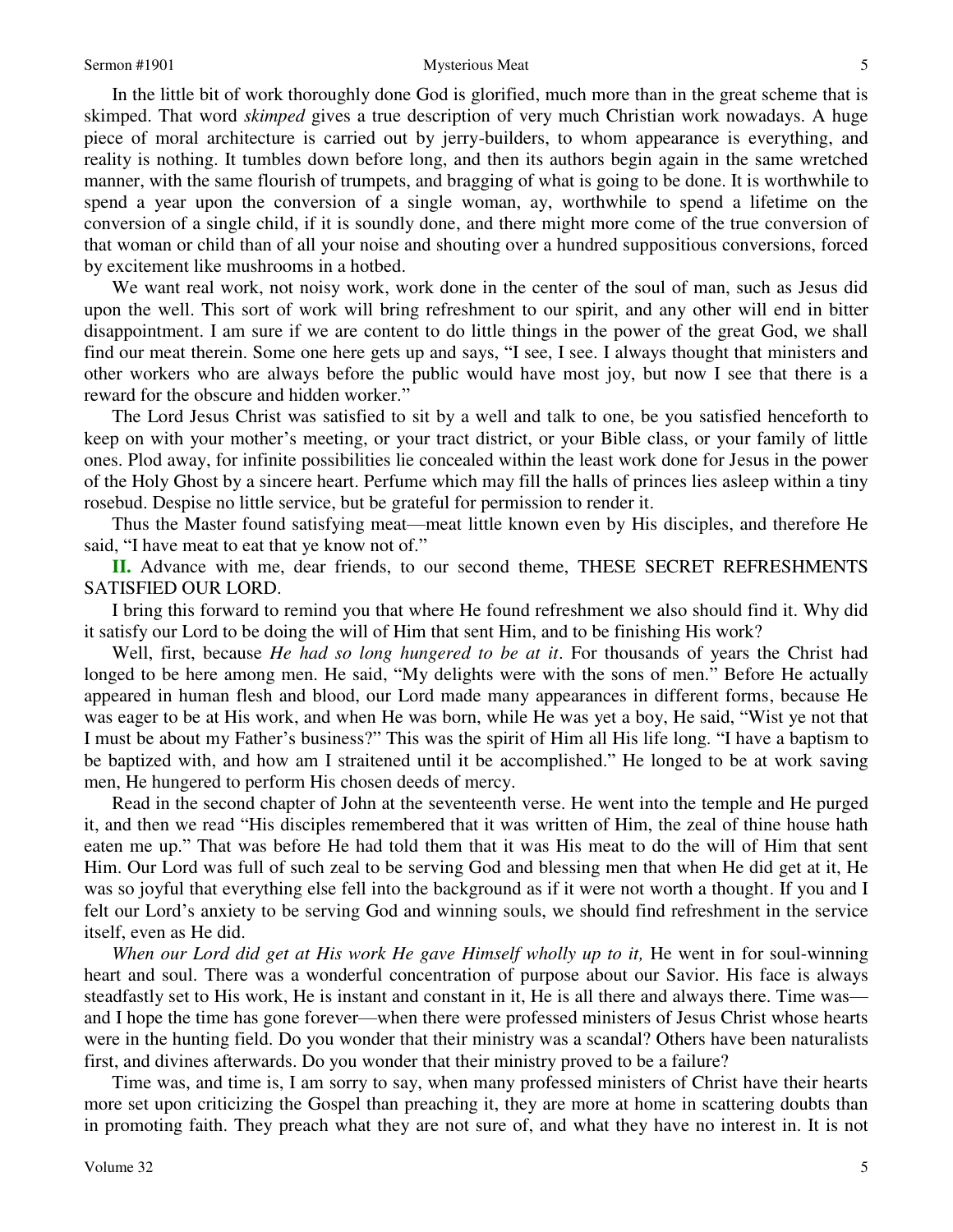their meat to do the Lord's will, for He never sent them. They get their meat by preaching, but it is not their meat to preach. Surely it must be misery to them to have to tell out an old tale which in their souls they despise. Wretches that they are! I cannot call them better.

 It seems an awful thing to me that a man should profess to be a servant of Christ and not put his heart into the Redeemer's service. You may go and sell your calicoes, and your teas and your sugars, if you like, half-heartedly, it will not spoil your calicoes or your teas, but if you preach the Gospel halfheartedly, that is another business. You will spoil every bit of what you preach. What good can come of half-hearted preaching?

 And you, good friends, who teach in the school or do any work for Jesus, remember you spoil with that touch of yours all the work you do if your hand is numbed with a cold indifference. If your soul is not in what you do you had better leave it undone, you will do mischief rather than service unless your heart is in it. When Jesus talks with that woman, He is every bit of Him there. He avails Himself of every opportunity, and catches up every chance. He converses like a master of the art of teaching, because teaching is the master passion of His soul.

 Now, brethren, when we get to work like that we shall be refreshed by it. If you do what you do not like to do it will be weariness to you, but if your work is the joy of your heart, you will find in the doing of it that you have meat to eat that idlers know nothing of.

*Our Lord found great joy in the work itself*. I believe it was an intense delight to Him to be telling about that living water to a thirsty soul. It was a high pleasure to Him to be liberating a spirit which had so long been shut up in prison, to be creating new thoughts in a mind which had long groveled in the mire of sin. How pleased He was to hear the woman say to Him, "Whence, then, hast thou that living water?" What a host of thoughts it stirred up in His own soul! The woman had given Him to drink, though she had not let her water pot down into the well. It was such glad, such happy work to Him to be doing good that it was its own reward.

 I think the Lord forgot to eat bread that day partly because of *the enthusiasm which filled Him in the pursuit of that soul*. The chamois hunter quits his couch long before the sun is up, and climbs the mountains. He watches from the first gray light for the creature which is the object of his pursuit. Ask him how it is when he returns late in the evening that he has had nothing to eat all day long.

 He answers, "I never thought of it, I saw a chamois on a distant crag and I hastened after it. I leaped the ravines, I climbed the steep faces of the rocks, I sprang down again, I was almost on my prey, but it was gone. I crept up within range again, holding my breath lest the scent of me should alarm the watchful chamois. I thought of nothing but my sport, and I never knew what hunger meant until my bullet found its mark in the heart of my prey, and I had drawn out my hunting knife. It was not until I began to lift the game to my shoulder that I thought that I had neither eaten nor drunk that day." You understand what this enthusiasm means, and how it refreshes the hunter.

 Some of you have been salmon fishing in the Scot rivers, you have fished on and on until you have hooked a huge fish, and by the time you have landed him, on taking out your watch, you discover that it is long past your dinner hour, and you are surprised that you had not noticed that you were almost faint. Your excitement kept you going, only when it was over did you begin to hunger.

 Thus the Master was so taken up with soul-saving that He had meat to eat that others knew not of. I hope we sometimes get into this state of entire absorption under the influence of a burning desire to bring sinners away from sin to their Savior, and lead them to put their trust in Him who is able to save to the uttermost them that come unto God by Him. I see the riddle all unriddled. They said, "Master, eat," but I see that He had meat to eat that they knew not of, for the enthusiasm of soul-winning was strong upon Him.

 Moreover, the Master had not only felt the enthusiasm of pursuit, but *He was moved greatly by the sympathy of pity*. The man that hunts the chamois has no sympathy with his prey, the man who would take his salmon has no pity for the creature, but he that labors to bless souls is full of tenderness. Many noble women love nursing the sick. Their hearts are at home at the bedside of the suffering. They do not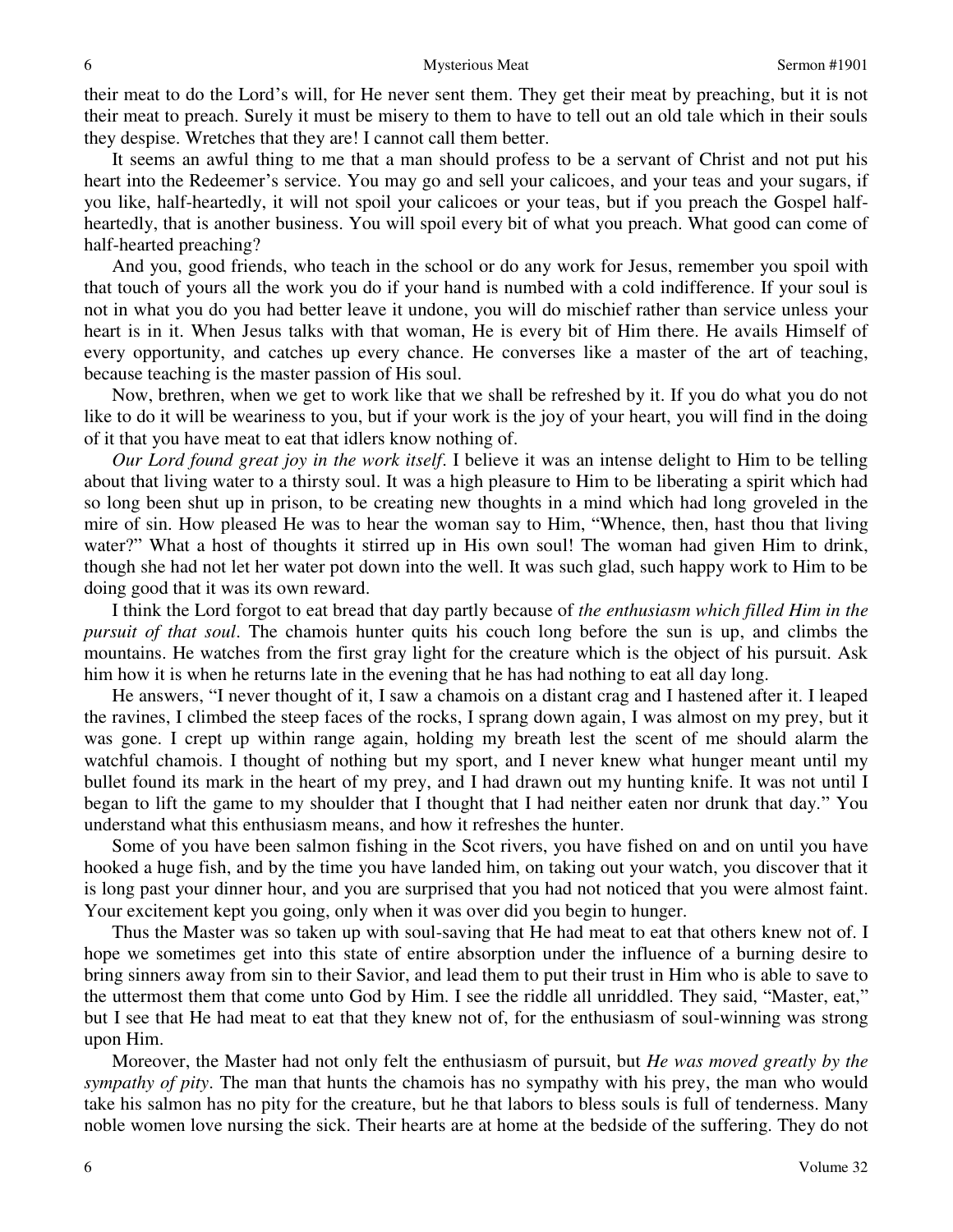sleep at night while pain needs relief, and cold sweat needs to be wiped away. Their tender pity gives them a more than ordinary power of endurance. They watch and wait hour after hour. Exhaustion comes at last to them, and then they begin to inquire of themselves, "How was it I held out so long?" Generous sympathy conquered fatigue.

 How mothers can and do endure with sick children! They feel that they cannot sleep while the dear one tosses to and fro in fever, or moans in pain. They have lost all care for eating while they guard the brittle thread which threatens so soon to snap. Real sympathy seems as if it swallowed up everything else, as Aaron's rod swallowed up all the other rods.

 Sometimes you have seen suffering which you could not help, and you have come away forgetful of all else but the dreadful scene. You loathed the sight of food, you were sick at heart, the sorrow had become your own. You started in your sleep weeks afterwards, for the person wounded in the accident had come before you. Thus was our Savior carried away with pity for lost souls, He knew the danger of that Samaritan city, and that thought caused Him to forget to eat.

 More than that, it was not only sympathy, *He felt great joy in present success*. He delighted to see that He had led a soul into life and light. He had the bliss of seeing a sinful woman believe in the Messiah, and of knowing that her heart and life would thus be purified. I do not know anything that can make a man forget his pain and weariness like grasping the hand of a sinner saved. "Oh," says the saved one, "God Almighty bless you! You have brought me to Jesus." This nerves us to new effort.

 I speak here from experience, for yesterday evening, when I was thinking of this subject, I was myself somewhat dull through pain and weakness, and as God would have it I took up the Report of the Baptist Missionary Society, which will be issued to you on the first of June, and as I glanced over it, I saw my own name. It seems that our missionary in San Domingo has had a discouraging year, but it was lighted up with one most pleasing incident. A man had come down from the interior of Haiti to ask for baptism. Finding him to be a most intelligent Christian, well instructed in the Gospel, the missionary asked how he came to know anything about it. In reply he told him that he had fallen in with a sermon translated into the French language which was preached by Mr. Spurgeon.

 Oh friends, I was dull no longer. I had meat to eat. Had an angel stood in the study, I could not have felt more delighted with his visit than I did when I read of a sinner saved. Here was a sermon translated into French, which was carried far away to Haiti, I do not know how, and there was read by a Romanist, who found by it salvation. God bless him! You cannot faint after such a success, can you? As for myself, despite my sickness, I resolve to go on again, preach with all my might, and print more sermons, and send them out to the ends of the earth. Brethren, never say die. Never dream of giving up. Let God's blessing on your work refresh you.

 To complete the list, the blessed Master had something else which made Him forget hunger, it was that *He saw the prospect of better things*. Inquirers were coming out of the city, that one female missionary had gone back and told her story, and the men were coming to hear what Jesus had to say. Our Lord also with prescient eye beheld the day when Philip the Evangelist would go down to Samaria, and when many Samaritans would be brought to the knowledge of the truth.

O friends, let us open our eyes and find refreshment in what God is about to do! Let us have bright views of the future. The Gospel which has saved twenty can save twenty thousand. The same kind of preaching which has blessed this one congregation can bless all congregations. We have only to exercise more faith in it, and proclaim it with greater confidence, and make it more our life work to proclaim it, and the world shall yet come to Jesus' feet, and the old, old Gospel now despised shall yet again be had in honor. Let us be of good cheer. If we do but serve God as Jesus served Him we shall have meat to eat that will fully satisfy us, as it did our Lord.

**III.** Thirdly, LET US AT ONCE SEEK THIS REFRESHMENT.

 That is our practical business. If there is meat to eat that we know not of, let us try to know of it at once. I am speaking, of course, only to you who are converted, and are thus saved by faith in Jesus Christ. You who are not yet believers cannot eat of this secret meat, for you are not alive unto God, you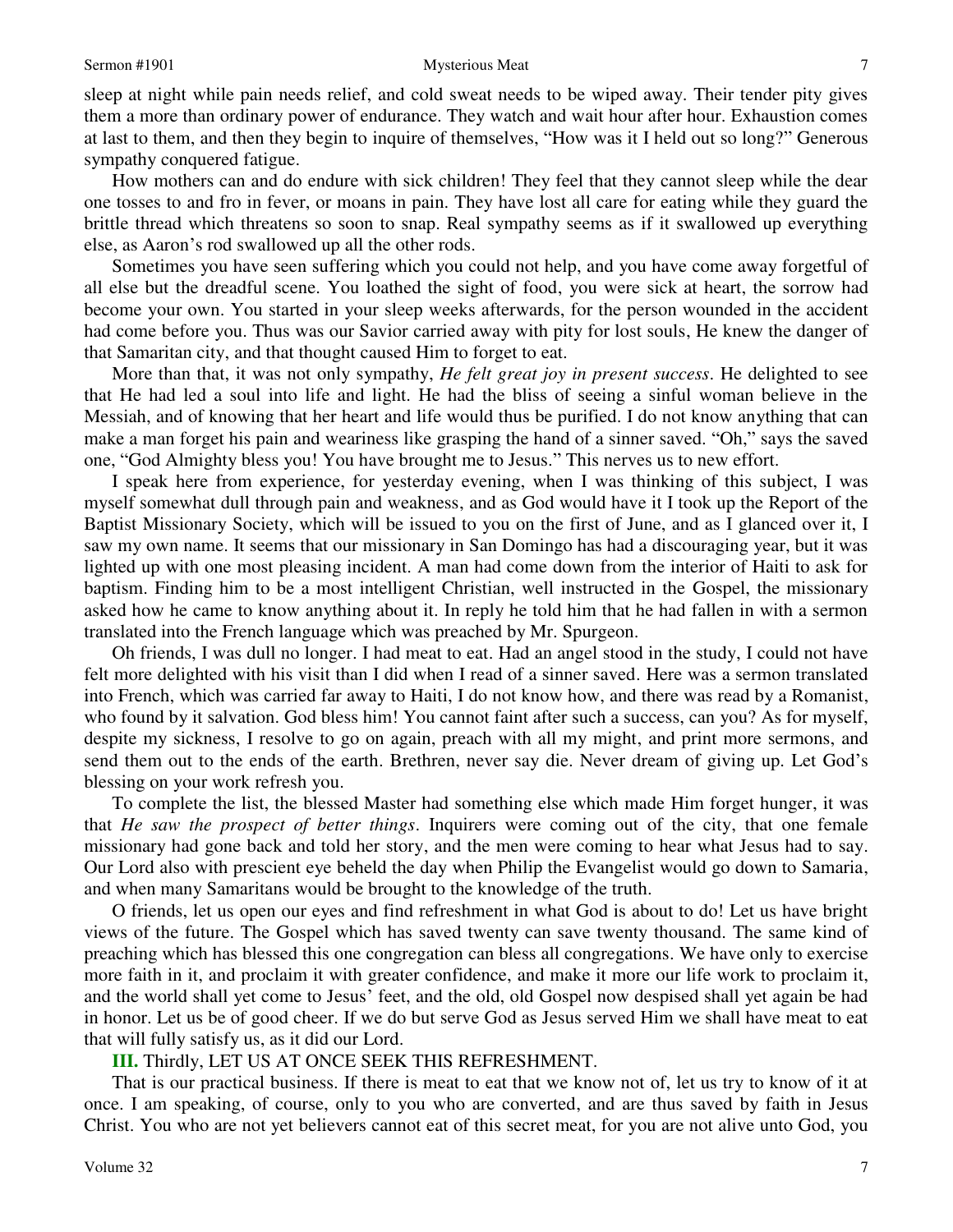#### 8 Mysterious Meat Sermon #1901

need to be quickened by the Spirit of our God, you must be born again before you can eat the bread of heaven. May the Lord lead you to saving faith in Jesus Christ at once! But I speak to you that know the Lord, you who labor for Him, and need to be refreshed this day. Look you to the right place for nourishment. Are we weary? Then let us seek refreshment by following out the directions of our Lord in the text before us.

 First, *let us remember that we are sent of God*. Do not forget that. Say with your Lord, "My meat is to do the will of him that sent me." Each redeemed one is sent forth by his Redeemer. I do not know what the Lord has sent *you* to do. I hope you know that each man for himself, but when you know what work you are called to do, do not be held back by anyone, wait for no man's consent, patronage, or help. Strengthen your soul upon the persuasion that God has sent you, and then go forward. If God has sent you, who can stand against you?

 A Queen's messenger claims that we clear the road for him. An officer who bears the Queen's authority is authorized to lay all persons under orders to speed him. He who rides on royal business has precedence over all others. Get to feel, Christian friend, that Jesus has sent you, and herein will lie food for your courage. Know that you have a mission, and go at it, and let it be unsafe for anyone to stand in your way. Let opposers know that somebody will have to clear out, for if God sent you, in that sending there is a force and an energy which nothing can safely resist. Do not make a noise. Forbear all blustering, but quietly set yourself to work. If God has sent you, you will be like the greater Sent One, of whom we read, "He shall not strive, nor cry, nor cause his voice to be heard in the streets," but at the same time "He shall not fail, nor be discouraged."

 Next, if we desire to be refreshed, let us *find joy at once in God's work and will*. You have been trying to find joy and refreshment in your own work and your own will, and you have failed, come, then, and sail in another direction. But upon this I have already spoken. If all the work you and I have to do can be made to be God's work, if we will do all things to His glory, whether it be mending of shoes, or making garments, or preaching sermons, or plowing of fields, then shall we be happy in God, and our souls shall be fed upon the finest of the wheat. No drudgery remains when the lowliest labor is seen to be part of a priestly service. When the lowest work glows with the glory of a divine call there is refreshment in it. I am sure I am directing you in the right way to find sweet morsels for your heart when I urge you to have joy in God's work rather than in your own.

 Next, *let us get to work*. The Master says to His apostles, "Say not ye, There are yet four months, and then cometh harvest"? This was a common saying among the lazy. The time for work was never come, they always found reason for delay, the harvest was always four months off. Many are going to do a lot of work one of these days. Just now they take things easy, but in four months they will let you see how they can labor. We have too many Christian people around us who find no joyful satisfaction in divine things because they do not at once spend themselves for Christ. One inquires, "What is the best way to do good?" Our answer is, *do it.*

 I cannot give you any better recommendation. The best way to serve Christ is to serve Him. A man who was hungry, when he was asked what was the best way to dine, said, "Give me a knife and fork, and give me a chance, and I will soon show you." When asked how you can serve God, reply by seizing the first opportunity and doing it. For our joy and comfort be it remembered that opportunities are many and present. "Say not ye, There are yet four months, and then cometh harvest? Lift up your eyes, and look at the fields; for they are white already to harvest."

 Further, if we want to have joy and refreshment in our own Christian life *let us leap into our place at once*. These disciples were not to be sowers, but reapers. Many others are not to be reapers, but sowers. You must get to work in the place into which the Lord puts you, there must be no picking of positions, you must jump into the saddle and be off. It may be that you say, "I should like to begin an altogether new work," but if the Lord appoints you to go on with the work that someone else has carried on for years, do not hesitate. Perhaps you say, "I should like to labor where the first rough work is done," but if your Lord directs you to commence on the uncleared forest, do not raise an objection.